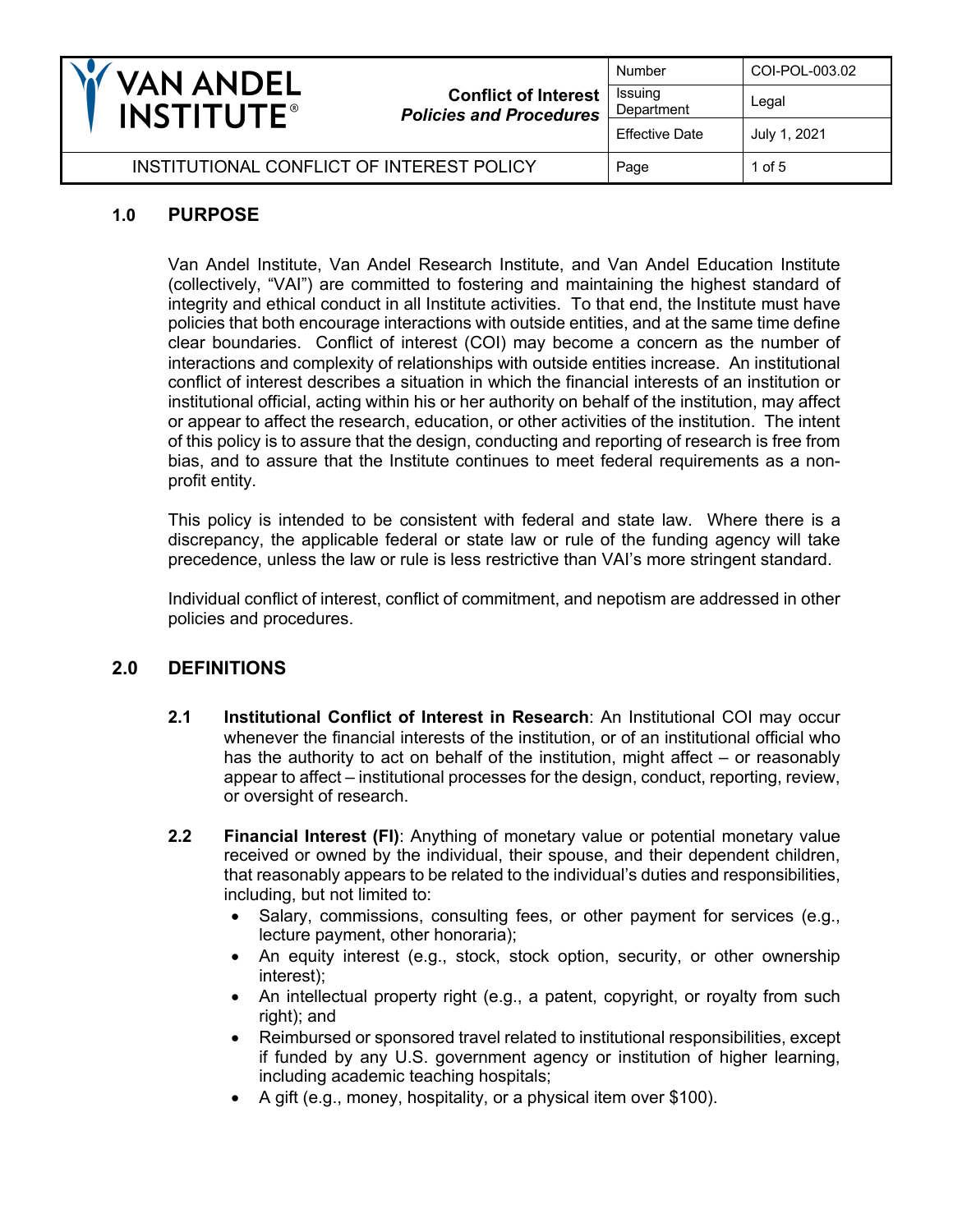| <b>VAN ANDEL</b><br><b>INSTITUTE®</b>     | <b>Conflict of Interest</b><br><b>Policies and Procedures</b> | Number                | COI-POL-003.02 |
|-------------------------------------------|---------------------------------------------------------------|-----------------------|----------------|
|                                           |                                                               | Issuing<br>Department | Legal          |
|                                           |                                                               | <b>Effective Date</b> | July 1, 2021   |
| INSTITUTIONAL CONFLICT OF INTEREST POLICY |                                                               | Page                  | 2 of 5         |

The term does not include:

- Salary or other remuneration for services from a U.S. institution of higher education, or from a government agency within the U.S. Services can include, for example, giving seminars or lectures, teaching engagements, being on advisory committees, or review panels.
- Income from, or ownership of, shares of a mutual fund, pension, or other investment fund where the individual does not exercise control over the management and investments of such fund.
- **2.3 Significant Financial Interest (SFI) (individual)**: A financial interest that exceeds the thresholds defined in 42 CFR 50.603:
	- Any remuneration received from a publicly traded entity in past 12 months and value of current equity exceeds \$5,000
	- Any remuneration received from a non-publicly traded entity in past 12 months exceeds \$5,000, OR an equity interest is held.

### **2.4 Significant Financial Interest (institutional)**:

- Royalties: Institutional COI may be present when the institution has agreements to receive milestone payments and/or royalties from the sales of an investigational product that is the subject of the research;
- Non-publicly traded equity: When, through its technology licensing activities or investments related to such activities, the institution has obtained an equity interest or an entitlement to equity of any value (including options or warrants) in a non-publicly traded company that is the sponsor of research or the manufacturer of a product to be studied or tested at the institution; and
- Publicly traded equity: When the institution has obtained an ownership interest exceeding \$100,000 in value in a publicly-traded company that is the sponsor of research or the manufacturer of a product to be studied.
- **2.5 Financial Conflict of Interest (FCOI)**: A financial interest that could directly and significantly affect the design, conduct, or reporting of funded research, or the performance of duties and responsibilities on behalf of VAI. An FCOI may be an individual or institutional SFI defined above, or an FI.
- **2.6 PHS**: Public Health System.
- **2.7 PHS Awarding Component**: The organizational unit(s) of the PHS that has awarded funds to support a project.
- **2.8 Covered Officials**: Board of Trustees, Chief Executive Officer, Chief Science Officer, Chief Operations Officer, and other Executives and Vice Presidents and other institutional administrators, insofar as they have oversight of research, with special attention to human subjects research.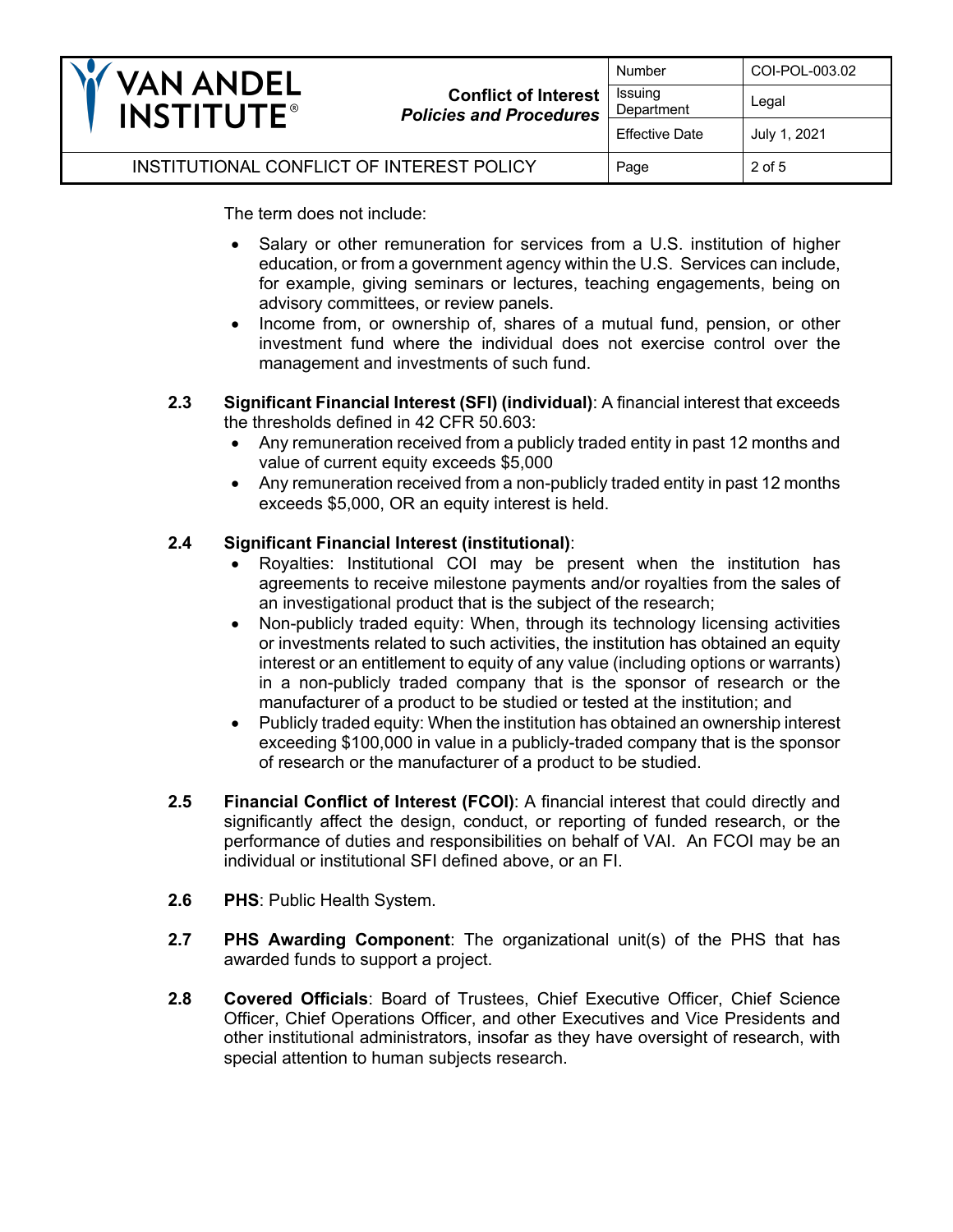

**Conflict of Interest**  *Policies and Procedures* Number | COI-POL-003.02 Issuing Department | Legal Effective Date  $\vert$  July 1, 2021

INSTITUTIONAL CONFLICT OF INTEREST POLICY  $\vert$  Page  $\vert$  3 of 5

**2.9 Non-Compliance**: Situations in which this Institutional COI policy is not followed including but not limited to: failure of a covered official to disclose an individual or institutional SFI timely, failure of the Institution to review or manage an institutional FCOI in a timely manner.

## **3.0 APPLICABILITY**

This policy is applicable to all the covered officials defined above.

# **4.0 POLICY STATEMENT**

### **4.1 Disclosure of Financial Interests**

Covered Officials of VAI must report all financial interests (and those of his/her spouse and dependent children) with an outside entity which does, or contemplates doing business with VAI and whose activities are related in any way to their own or VAI's research or clinical activities, patent or licensing activities, purchasing activities or any other job responsibilities; or operates within VAI's field and may be considered competing with or complementing VAI's mission. These disclosures must be made at the time of hire, contract, or appointment and updated annually, updated within 30 days of discovering or acquiring a new significant financial interest, and no later than the time of the individual's application for PHS funded research.

### **4.2 Review of Disclosures – Designation of responsibilities**

The General Counsel is the designated Institutional Official responsible for the solicitation and review of disclosures as required under 42 CFR 50.604(d). Under the supervision of the Institutional Official, the Legal Department will review any disclosure and determine if it represents a potential conflict of interest. Potential conflicts of individuals who are not covered officials will be referred to the Conflicts Committee for evaluation. If a potential conflict may represent an Institutional conflict of interest, the disclosure will be referred to the Institutional Conflict of Interest Committee.

### **4.3 Institutional Conflicts of Interest Committee**

The Institutional Conflicts of Interest Committee (ICOIC) members are appointed by the General Counsel, as appropriate, in consultation with the Chief Operations Officer and the VAI Board of Trustees. The Committee meet as needed to review and evaluate disclosures of potential conflicts of interest and to determine appropriate management plans.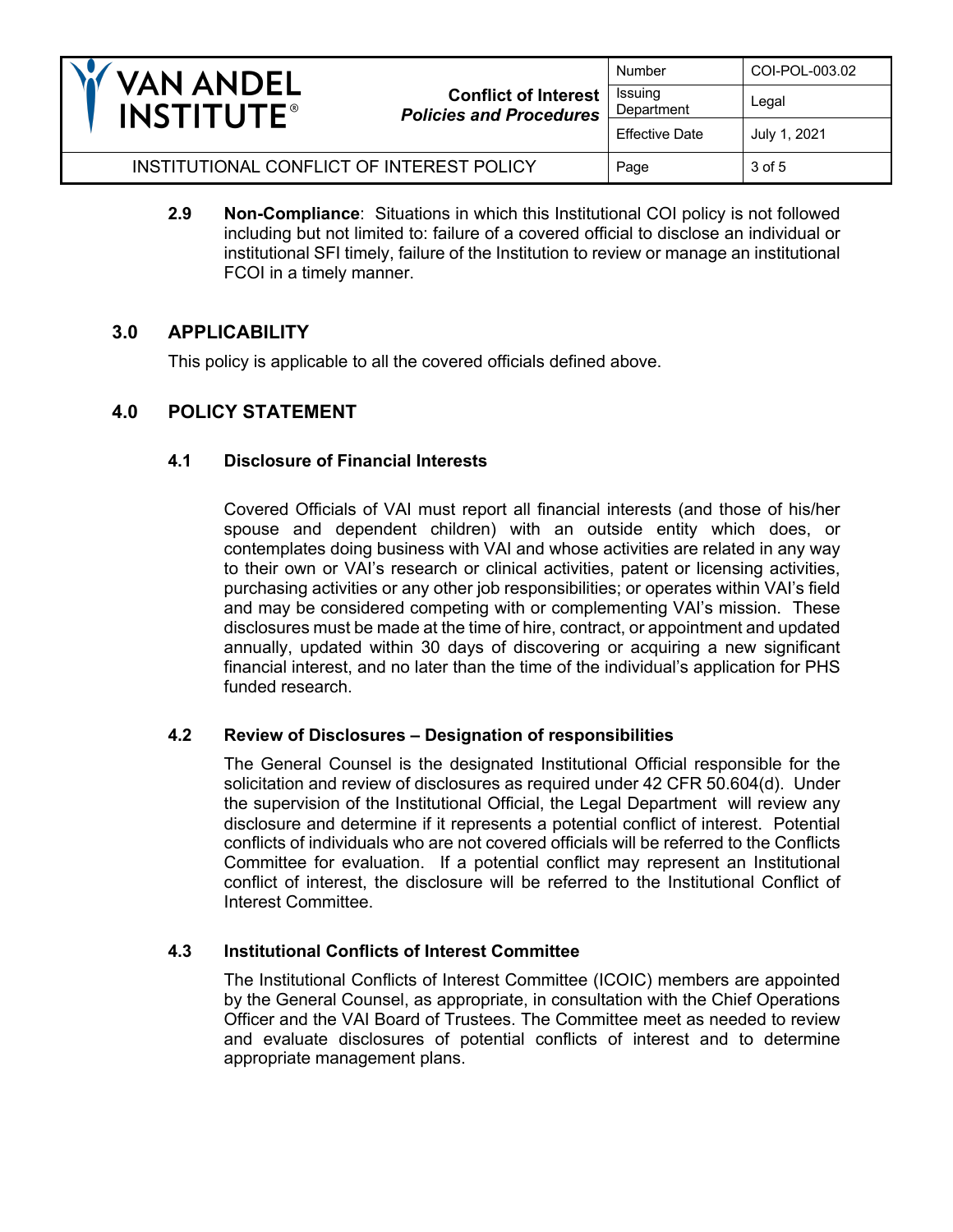

### **4.4 Management Plans**

The General Counsel will determine an appropriate management plan for conflicts of interest. Management plans may include, but are not limited to, the following: internal or external disclosure of significant financial interests, divestiture of significant financial interests, severance of relationships that create actual or potential conflicts, disclosure to the IRB or IACUC, restriction from participating in designated research activities or other job responsibilities or notification requirements.

### **4.5 PHS Funded Research**

Prior to the expenditure of any funds awarded from PHS, VAI must review all investigator disclosures and report any PHS research related FCOIs to the PHS awarding component as required pursuant to 42 CFR 50.605(b), including sufficient information to enable the PHS awarding component to understand the nature and extent of the financial conflict, and to assess the appropriateness of the Institution's management plan. If after the initial report, a conflicting interest is identified, VAI must review and make a report to the PHS awarding component within sixty days of that identification.

To ensure public accessibility regarding expenditure of any funds under a PHSfunded research project, the institution will provide a written response to any requestor within five business days of a request that meets the criteria of 41 CFR 50.605(a)(5).

The Director of Sponsored Research is responsible for reporting as required to the PHS awarding component and to requests for significant financial interests related to PHS funded research projects.

### **4.6 Training**

COI training will be provided to all individuals affiliated with VAI immediately upon policy revision, and on hire or appointment. If a covered official is a VARI investigator, he/she is required to complete COI training prior to engaging in research related to any PHS funded grant, and at least every 4 years. Investigators are also required to complete COI training immediately whenever VAI's FCOI policy (COI-POL-001) is revised regarding investigator requirements, and whenever the individual is found to be in non-compliance with this policy, the FCOI policy or management plan. VAI will provide training through regularly scheduled orientation training sessions, and/or internet based training modules.

### **4.7 Non-Compliance**

If the Institution is made aware of non-compliance with this policy, the General Counsel, or designee, must conduct a retrospective review of the investigator's and/or institution's activities within 60 days to determine whether it is related to